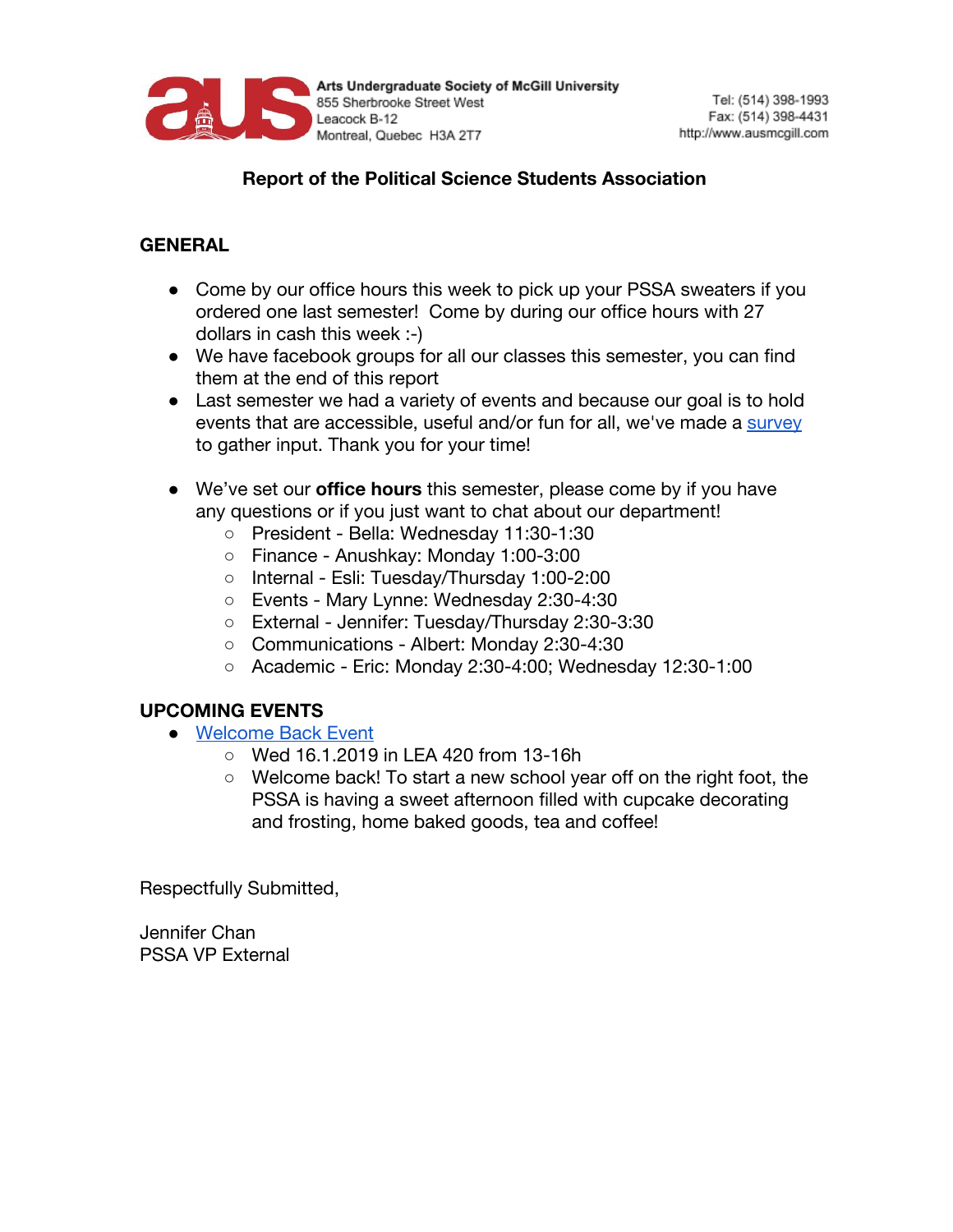## **Facebook Groups for WINTER 2019 Courses**

POLI 212 Gov't&Politics-Developed World WINTER 2019:[https://www.facebook.com/groups/1949040908542079/](https://mcgillpssa.us15.list-manage.com/track/click?u=c9da88ef6f492e3a590fb7c6e&id=8125000b9b&e=337b7acb5e)

POLI 222 Political Process &Behaviour in Canada WINTER 2019:[https://www.facebook.com/groups/769286633443034/](https://mcgillpssa.us15.list-manage.com/track/click?u=c9da88ef6f492e3a590fb7c6e&id=9df2c6c125&e=337b7acb5e)

POLI 227 Developing Areas/Introduction WINTER 2019:[https://www.facebook.com/groups/370308373778523/](https://mcgillpssa.us15.list-manage.com/track/click?u=c9da88ef6f492e3a590fb7c6e&id=4a79586bd7&e=337b7acb5e)

POLI 231 Intro to Political Theory WINTER 2019:[https://www.facebook.com/groups/833574550367652/](https://mcgillpssa.us15.list-manage.com/track/click?u=c9da88ef6f492e3a590fb7c6e&id=388401bcd8&e=337b7acb5e)

POLI 243 International Politics of Econ Relations WINTER 2019:[https://www.facebook.com/groups/369846096907145/](https://mcgillpssa.us15.list-manage.com/track/click?u=c9da88ef6f492e3a590fb7c6e&id=6775976785&e=337b7acb5e)

POLI 311 Intro to Quantitative Pol Sci WINTER 2019:[https://www.facebook.com/groups/376428869599296/](https://mcgillpssa.us15.list-manage.com/track/click?u=c9da88ef6f492e3a590fb7c6e&id=3c31aafdbf&e=337b7acb5e)

POLI 321 Issues:Canadian Public Policy WINTER 2019:[https://www.facebook.com/groups/357506545042981/](https://mcgillpssa.us15.list-manage.com/track/click?u=c9da88ef6f492e3a590fb7c6e&id=25d4e31271&e=337b7acb5e)

POLI 324 Developing Areas/Africa WINTER 2019:[https://www.facebook.com/groups/769733226740445/](https://mcgillpssa.us15.list-manage.com/track/click?u=c9da88ef6f492e3a590fb7c6e&id=86250b21c3&e=337b7acb5e)

POLI 330 Law and Courts in Europe WINTER 2019:[https://www.facebook.com/groups/2036995049741430/](https://mcgillpssa.us15.list-manage.com/track/click?u=c9da88ef6f492e3a590fb7c6e&id=7dcfa1e47e&e=337b7acb5e)

POLI 334 Western Political Theory 2 WINTER 2019:[https://www.facebook.com/groups/368740623685557/](https://mcgillpssa.us15.list-manage.com/track/click?u=c9da88ef6f492e3a590fb7c6e&id=a11576cc6f&e=337b7acb5e)

POLI 341 Foreign Policy:The Middle East WINTER 2019:[https://www.facebook.com/groups/934895313387314/](https://mcgillpssa.us15.list-manage.com/track/click?u=c9da88ef6f492e3a590fb7c6e&id=c88198c44e&e=337b7acb5e)

POLI 342 Canadian Foreign Policy WINTER 2019:[https://www.facebook.com/groups/504345656757651/](https://mcgillpssa.us15.list-manage.com/track/click?u=c9da88ef6f492e3a590fb7c6e&id=a3006a5f9c&e=337b7acb5e)

POLI 352 International Politics / Foreign Policy: Africa WINTER 2019:[https://www.facebook.com/groups/478435942682457/](https://mcgillpssa.us15.list-manage.com/track/click?u=c9da88ef6f492e3a590fb7c6e&id=a7b5ab39d5&e=337b7acb5e)

POLI 355 The Politics of International Law WINTER 2019:[https://www.facebook.com/groups/2322420604660809/](https://mcgillpssa.us15.list-manage.com/track/click?u=c9da88ef6f492e3a590fb7c6e&id=010e9a0578&e=337b7acb5e)